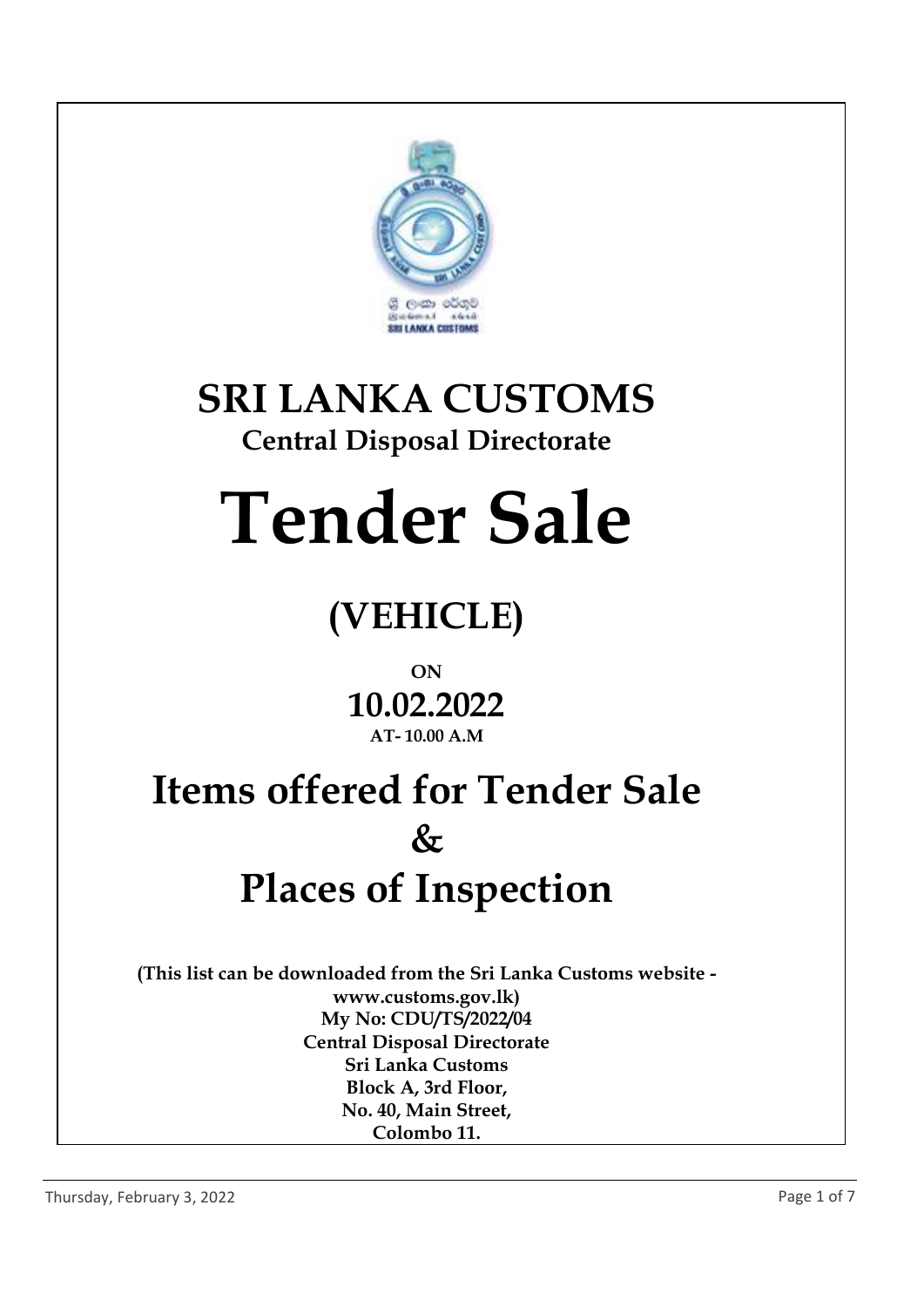| <b>GENERAL CONDITIONS</b> |                                                                                                                                                                                                                                                                                                                                                                                    |                        |           |                |  |
|---------------------------|------------------------------------------------------------------------------------------------------------------------------------------------------------------------------------------------------------------------------------------------------------------------------------------------------------------------------------------------------------------------------------|------------------------|-----------|----------------|--|
|                           | A. All Bids should be dropped in the Tender Box placed at the Central Disposal Unit, Third Floor, Customs House;<br>Main Street, Colombo 11, not later than 10.00 a.m. on 10.02.2022 Tender box shall be opened immediately<br>after closing the Tender Box.                                                                                                                       |                        |           |                |  |
|                           | <b>INSPECTION DATES &amp; TIMES:</b>                                                                                                                                                                                                                                                                                                                                               |                        |           |                |  |
| <b>B.</b>                 | Dates: 7 <sup>th</sup> , 8 <sup>th</sup> & 9 <sup>th</sup> of February, 2022 Time: Between 10.00 a.m. to 3.30 p.m. or described in tender list                                                                                                                                                                                                                                     |                        |           |                |  |
|                           | C. Tenderer who wish to bid to the items are required to make a refundable deposit on the following manner                                                                                                                                                                                                                                                                         |                        |           |                |  |
|                           | (One refundable deposit has to be used for one item only)                                                                                                                                                                                                                                                                                                                          |                        |           |                |  |
|                           | <b>GROUP</b><br><b>REFUNDABLE DEPOSITS</b><br><b>VALUE OF BIDS</b>                                                                                                                                                                                                                                                                                                                 |                        |           |                |  |
|                           | Α                                                                                                                                                                                                                                                                                                                                                                                  | Rs. 5000               | Up to     | Rs 25,000      |  |
|                           | B                                                                                                                                                                                                                                                                                                                                                                                  | Rs.10,000              | Up to     | Rs 50,000      |  |
|                           | C                                                                                                                                                                                                                                                                                                                                                                                  | Rs. 25,000             | Up to     | Rs 200,000     |  |
|                           | D                                                                                                                                                                                                                                                                                                                                                                                  | Rs. 50,000             | Up to     | Rs 500,000     |  |
|                           | E                                                                                                                                                                                                                                                                                                                                                                                  | Rs. 100,000            | Up to     | Rs. 1,000,000  |  |
|                           | F                                                                                                                                                                                                                                                                                                                                                                                  | Rs. 200,000            | Up to     | Rs. 5,000,000  |  |
|                           | G                                                                                                                                                                                                                                                                                                                                                                                  | Rs. 400,000            | Up to     | Rs. 10,000,000 |  |
|                           | н                                                                                                                                                                                                                                                                                                                                                                                  | Rs. 500,000            | Up to     | Rs. 15,000,000 |  |
|                           | J                                                                                                                                                                                                                                                                                                                                                                                  | Rs. 1,000,000          | More than | Rs. 15,000,000 |  |
|                           | Tender lists, General conditions and further details could be obtained from the office of the Deputy Director<br>D.<br>of Customs, Central Disposal Unit of the Sri Lanka Customs, situated at the Third Floor of Customs House,<br>No. 40, Main Street, Colombo 11, on payment of Rs. 25/= on 7 <sup>th</sup> , 8 <sup>th</sup> & 9 <sup>th</sup> of February, 2022 Time: Between |                        |           |                |  |
|                           | 10.00 a.m. to 3.30 p.m.                                                                                                                                                                                                                                                                                                                                                            |                        |           |                |  |
|                           | Bids for each item should be submitted in original tender forms signed by SC (CDD) or any person<br>Ε.<br>Authorized by him. These forms could be obtained between 10.00 a.m. to 3.30 p.m. of 7 <sup>th</sup> , 8 <sup>th</sup> & 9 <sup>th</sup> of<br>February, 2022 on payment of a non-refundable deposits as follows,                                                         |                        |           |                |  |
|                           | <b>CATEGORY</b><br><b>VALUE OF BIDS</b><br><b>NON REFUNDABLE DEPOSITS</b>                                                                                                                                                                                                                                                                                                          |                        |           |                |  |
|                           | 1                                                                                                                                                                                                                                                                                                                                                                                  | Up to Rs. 2 Million    |           | <b>Rs. 300</b> |  |
|                           | 2                                                                                                                                                                                                                                                                                                                                                                                  | Up to Rs. 10 Million   |           | Rs. 1,000      |  |
|                           | 3                                                                                                                                                                                                                                                                                                                                                                                  | Up to Rs. 50 Million   |           | Rs. 3,500      |  |
|                           | 4                                                                                                                                                                                                                                                                                                                                                                                  | Up to Rs. 100 Million  |           | Rs. 12,500     |  |
|                           | 5                                                                                                                                                                                                                                                                                                                                                                                  | Up to Rs. 200 Million  |           | Rs. 20,000     |  |
|                           | 6                                                                                                                                                                                                                                                                                                                                                                                  | Up to Rs. 500 Million  |           | Rs. 35,000     |  |
|                           | $\overline{\mathbf{z}}$                                                                                                                                                                                                                                                                                                                                                            | Up to Rs. 1000 Million |           | Rs. 60,000     |  |

**F.** The bidder should manually sign each and every Bid Form and shall provide all particulars required therein

**8 Above Rs. 1000 Million Rs. 100,000**

- **G.** (i) The price quoted must be written clearly and legibly **in words and figures.** (ii) Any alterations and amendments should be authenticated by the tenderer as otherwise the offer is liable to be rejected. The successful tenderer has to pay value added tax and PAL as shown in the Tender Sale List additionally with the price on which the Bid Awarded..
- **H.** The successful Bidder is required to make **full payment within 04 working days from** the tender date. All goods shall be cleared within 07 days. In case the purchaser fails to do adhere to the above conditions will result the award of each item being invalidated and the refundable deposit being forfeited
- **I.** The Director General of Customs reserves the right to withdraw any item put up for sale at any time. The decision of the Tender Board shall be final on any matter related to the Tender Sale.
- **J. The bidder must satisfy himself to the condition of the goods and the quantities thereof, and the Director General of Customs does not warrant the quality, quantity or condition of the said goods or the title to the goods. The purchaser shall not be entitled to any remission of the purchase price on any ground whatsoever.**

**Superintendent of Customs Central Disposal Directorate Sri Lanka Customs.**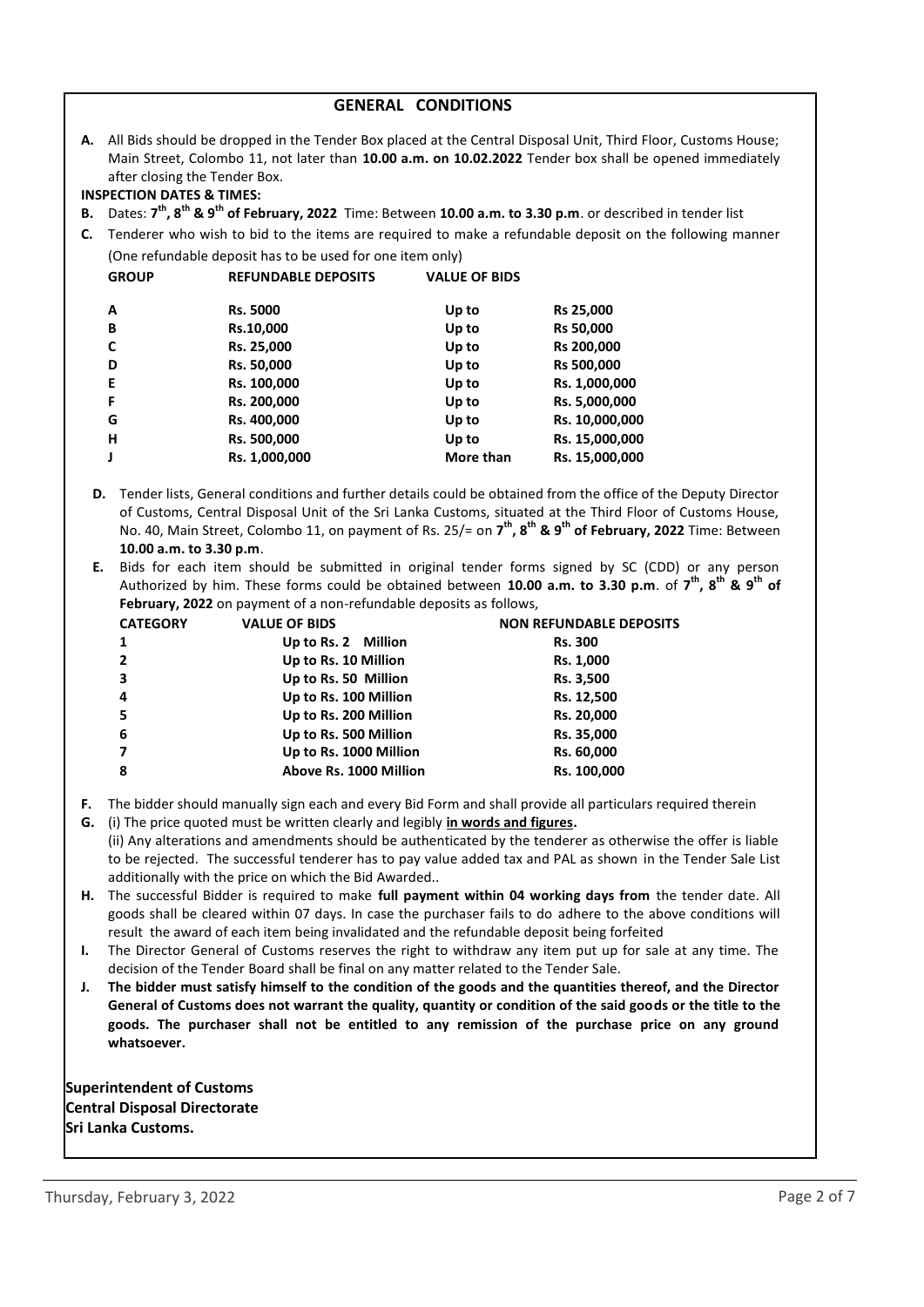#### Vehicle Items

| Item           | <b>Quantity and Goods Description</b>                                                                                                                                                                                                                                                                                                                                                                                                               | License    | <b>Case No and SR Number</b> |
|----------------|-----------------------------------------------------------------------------------------------------------------------------------------------------------------------------------------------------------------------------------------------------------------------------------------------------------------------------------------------------------------------------------------------------------------------------------------------------|------------|------------------------------|
| No.            |                                                                                                                                                                                                                                                                                                                                                                                                                                                     | Requirment |                              |
|                | CFS 06 Warehouse Inspection for Items has been arranged between 2.00 p.m. to 3.00 p.m. the day<br>before and two days before the opening of the Tender at CFS 06 Warehouse                                                                                                                                                                                                                                                                          |            |                              |
| $\mathbf{1}$   |                                                                                                                                                                                                                                                                                                                                                                                                                                                     |            | D/2018/0019/CCR/2017         |
|                |                                                                                                                                                                                                                                                                                                                                                                                                                                                     |            | SR/CFS6/01/2019              |
|                |                                                                                                                                                                                                                                                                                                                                                                                                                                                     |            |                              |
|                | 01 Unit of Used Land Rover Discovery 3<br>Make: Land Rover<br>Model: Discovery 3<br>Chassis No: SALLAAA138A456515<br>Engine No: 276DT                                                                                                                                                                                                                                                                                                               |            |                              |
|                | Engine Capacity: 2720 CC<br>Year of Manufacture: 2007<br>Type of Fuel: Diesel<br>Country of Origin: United Kingdom<br>Gross Weight: 3,230 Kg                                                                                                                                                                                                                                                                                                        |            |                              |
|                | ** Successful Bidder must provide Missing Details for vehicle<br>and comply with RMV requirements prior Registration.<br>8703.33.60                                                                                                                                                                                                                                                                                                                 |            | 3018                         |
| $\overline{2}$ |                                                                                                                                                                                                                                                                                                                                                                                                                                                     |            | PREV/2021/0030/CCR/00264     |
|                |                                                                                                                                                                                                                                                                                                                                                                                                                                                     |            | SR/CFS6/V/01/2021            |
|                | 01 Unit of Used Motor Car<br>Make: Lamorghini<br>Model: Aventador<br>Chassis No: ZHWEF4ZF4LLA13799<br>Engine No: DGF005413<br>Engine Capacity: 6500CC<br>Year of Manufacture: 2019<br>Type of Fuel: Gasoline<br>Country of Export: Kuwait<br>** Successful Bidder must provide Missing Details for vehicle<br>and comply with RMV requirements prior Registration.<br>Left-handed drive. Doors, bonnet, front grill, front lights, side<br>mirrors, |            | 3080                         |
|                | seats, rear lights are unavailable.<br>8703.24                                                                                                                                                                                                                                                                                                                                                                                                      |            |                              |
| 3              |                                                                                                                                                                                                                                                                                                                                                                                                                                                     |            | PREV/2021/0030/CCR/00264     |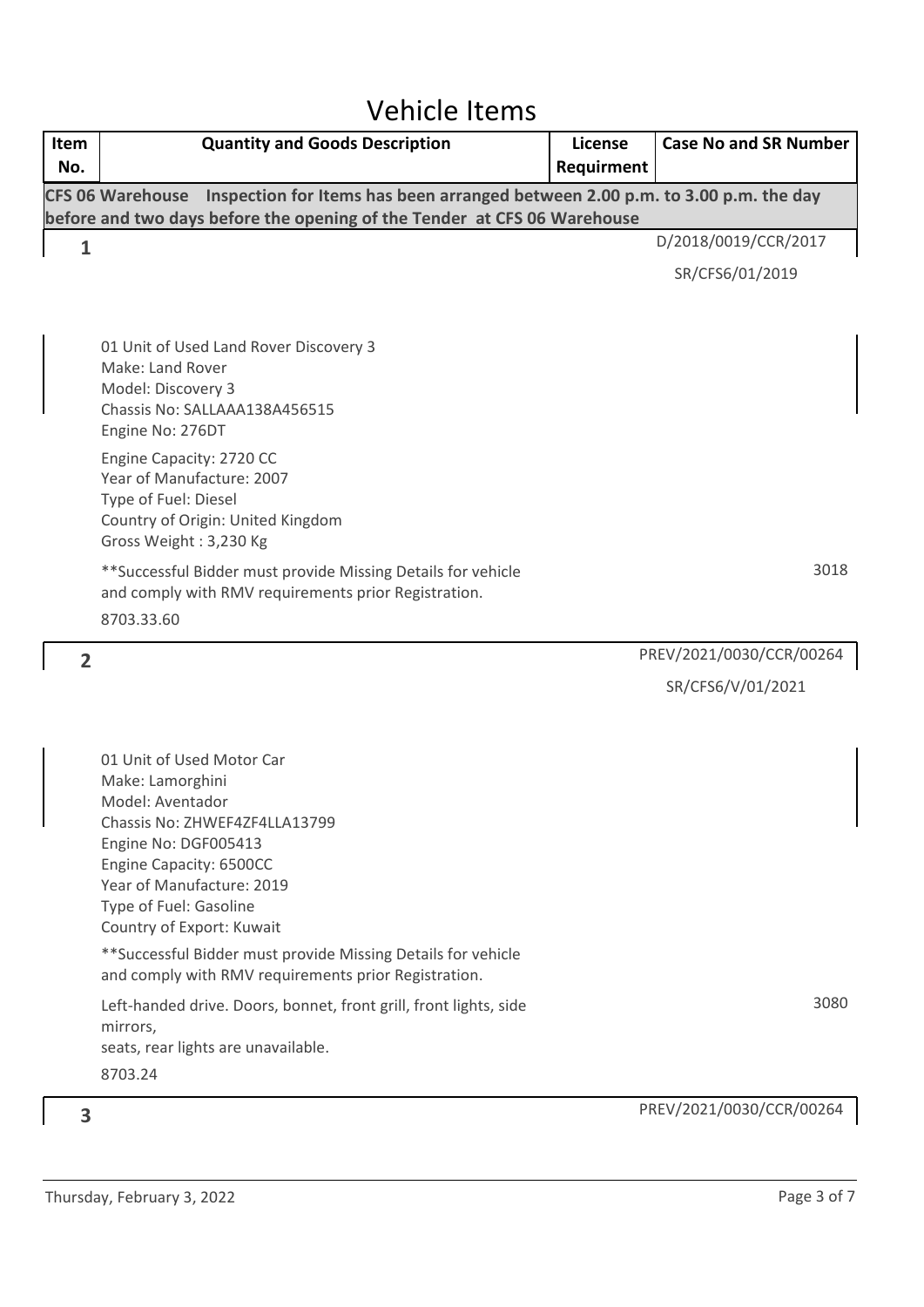| Item<br>No. | <b>Quantity and Goods Description</b>                                                                                 | <b>License</b><br>Requirment | <b>Case No and SR Number</b> |
|-------------|-----------------------------------------------------------------------------------------------------------------------|------------------------------|------------------------------|
|             |                                                                                                                       |                              | SR/CFS6/V/02/2021            |
|             |                                                                                                                       |                              |                              |
|             | 01 Unit of used Motor Car                                                                                             |                              |                              |
|             | Make: Rolls Royce<br>Model: Ghost                                                                                     |                              |                              |
|             | Chassis No.: SCA666D07GU100094                                                                                        |                              |                              |
|             | Engine No.: 90241395N74B66A<br>Engine/Motor Capacity: 6600 CC                                                         |                              |                              |
|             | Year of Manufacture: 2016                                                                                             |                              |                              |
|             | Type of Fuel: Gasoline                                                                                                |                              |                              |
|             | Country of Export: Kuwait                                                                                             |                              |                              |
|             | ** Successful Bidder must provide Missing Details for vehicle<br>and comply with RMV requirements prior Registration. |                              |                              |
|             | Left-handed drive. Doors, bonnet, front grill, front lights, side                                                     |                              | 3081                         |
|             | mirrors,<br>seats, rear lights are unavailable.                                                                       |                              |                              |
|             | 8703.24                                                                                                               |                              |                              |
|             | <b>Gray Line II - Preventive Examination Yard</b>                                                                     |                              |                              |
|             |                                                                                                                       |                              |                              |
| 4           |                                                                                                                       |                              | PREV/2017/0503/CCR/2661      |
|             |                                                                                                                       |                              | 1617 of 09.08.2021           |
|             |                                                                                                                       |                              |                              |
|             | Used Motor Car with its accessories in dismantle form<br>Make: Mercedes Benz                                          |                              |                              |
|             | Model: 250                                                                                                            |                              |                              |
|             | Chassis Number: 114023-20-005706<br>Engine Number: ZUNDFOLGE153624                                                    |                              |                              |
|             | Engine Capacity: 2778 CC                                                                                              |                              |                              |
|             | Year of Manufacture: 1971<br>Type of Fuel: Petrol                                                                     |                              |                              |
|             | Contry of Origin: Germany                                                                                             |                              |                              |
|             | Gross                                                                                                                 |                              | 3065                         |

Weight:1915Kg \*\*Successful Bidder must provide Missing Details for vehicle and comply with RMV requirements prior Registration. 8703.23.80

**RTF GCEU, PBEU, RCT, Orugodawatta**

CRTF/00018/2021 **5**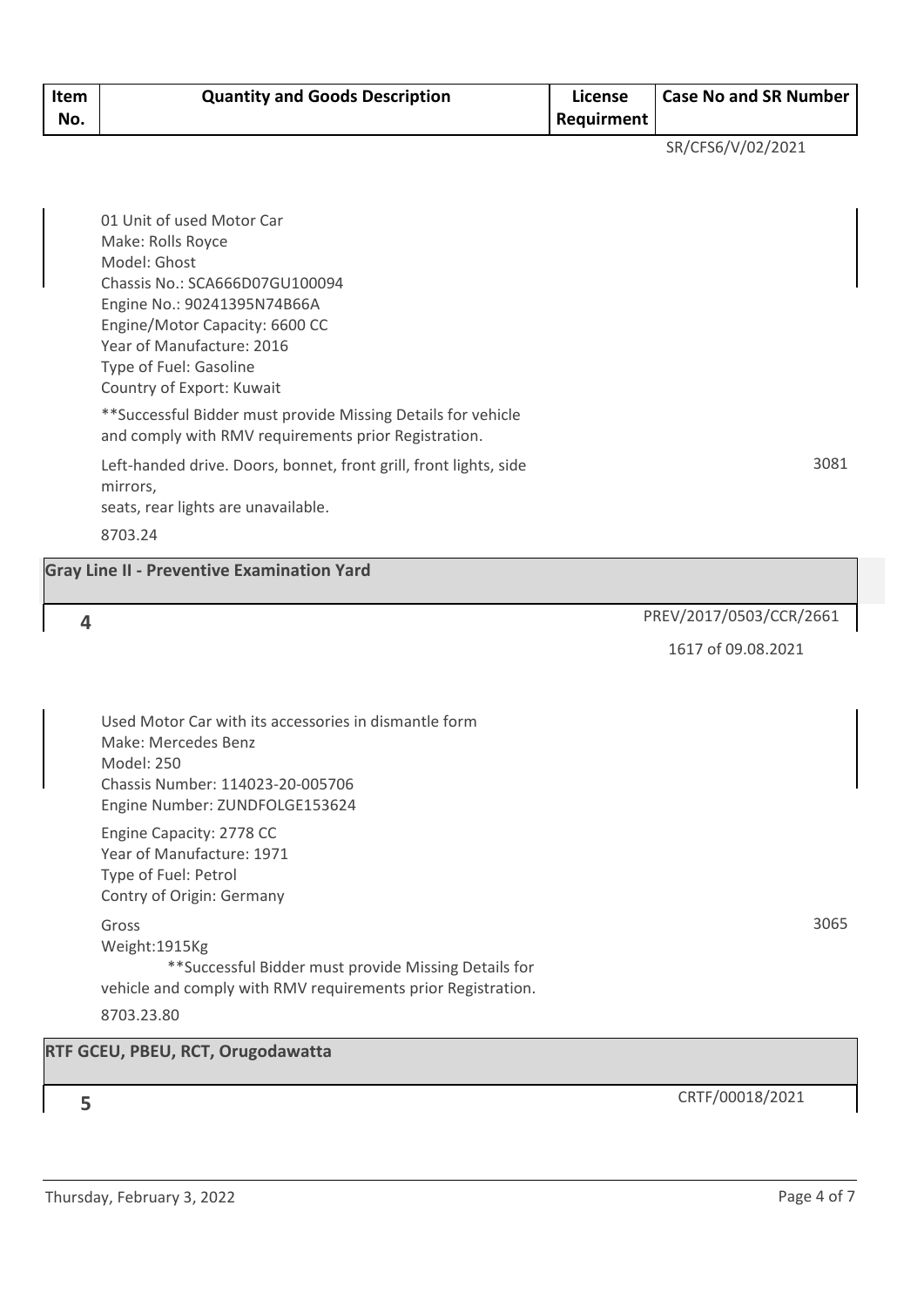| Item<br>No. | <b>Quantity and Goods Description</b>                                                                              | <b>License</b><br>Requirment | <b>Case No and SR Number</b> |
|-------------|--------------------------------------------------------------------------------------------------------------------|------------------------------|------------------------------|
|             |                                                                                                                    |                              | RTF S/R-CRTF/0247/2021       |
|             |                                                                                                                    |                              |                              |
|             | 01 Unit of Used Hummer H2 Station without Engine                                                                   |                              |                              |
|             | Make: Hummer<br>Model: H2 Station 2009                                                                             |                              |                              |
|             | Chassis No: 5GRGN83269H100760                                                                                      |                              |                              |
|             | Engine No & Capacity: -<br>Type of Fuel: Petrol*                                                                   |                              |                              |
|             | Manufacture Year: 2009*                                                                                            |                              |                              |
|             | Gross Weight: -<br>Country og Origin: Mishawaka, Indiana, USA*                                                     |                              |                              |
|             | Country of Export: UAE                                                                                             |                              |                              |
|             | The above (*) marked data obtained from the Internet.                                                              |                              | 3049                         |
|             | **Successful Bidder must provide Gross weight for vehicle and<br>comply with RMV requirements prior Registration** |                              |                              |
|             | 8703.24.60                                                                                                         |                              |                              |
|             | SALT Yard at No. 411, Ferguson Road, Colombo                                                                       |                              |                              |
| 6           |                                                                                                                    |                              | PREV/FPO/4479/2015           |
|             |                                                                                                                    |                              | PREV/2015/04479/CCR/08825    |
|             |                                                                                                                    |                              | SVR-73/16                    |
|             |                                                                                                                    |                              |                              |
|             | 01 Unit of TOYOTA Coaster/Bus                                                                                      |                              |                              |
|             | Make: Toyota<br>Model: Toyota Coaster/Bus                                                                          |                              |                              |
|             | Chassis No.: JTGEG538800001643                                                                                     |                              |                              |
|             | Engine/ Motor No.: 15B-1770356<br>Engine/Motor Capacity: 4104 CC                                                   |                              |                              |
|             | Year of Manufacture: 2007                                                                                          |                              |                              |
|             | Type of Fuel: Diesel<br>Country of Export: -                                                                       |                              |                              |
|             | Country of Origin: Japan                                                                                           |                              |                              |
|             | Gross Weight: -<br>Mileage: 158431                                                                                 |                              |                              |
|             | Colour: White and Gree                                                                                             |                              |                              |
|             | **Successful Bidder must provide Gross weight for vehicle and<br>comply with RMV requirements prior Registration   |                              | 2882                         |

PREV/FPO/4478/2015 PREV/2015/04478/CCR/08824

8702.10.49

**7**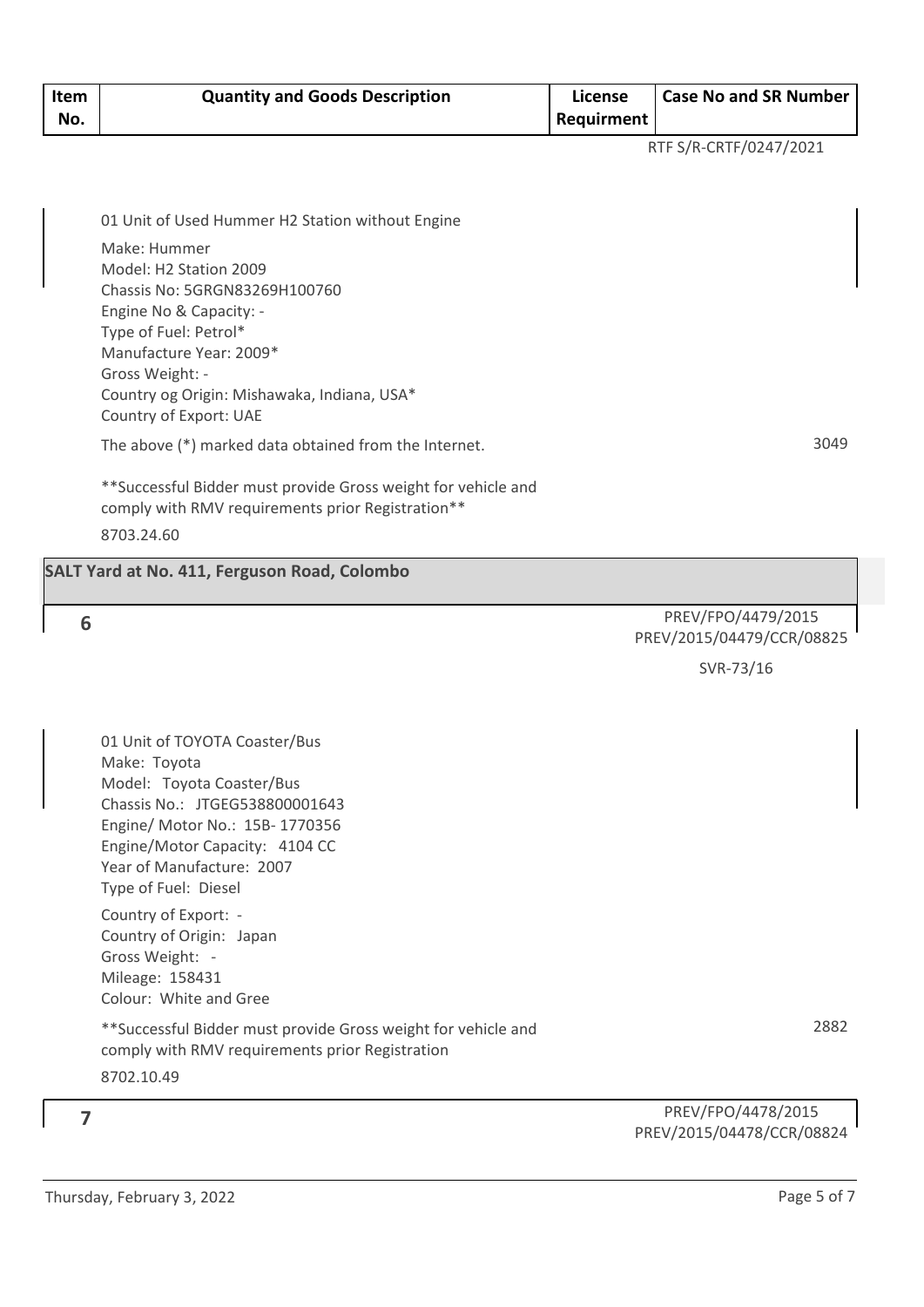| Item<br>No. | <b>Quantity and Goods Description</b> | License<br>Requirment | <b>Case No and SR Number</b> |
|-------------|---------------------------------------|-----------------------|------------------------------|
|             |                                       |                       | SVR-74/16                    |

| 01 Unit of Mitsubishi Rosa Bus |
|--------------------------------|
| Make: Mitsubishi               |
| Model: Rosa Bus                |
| Chassis No.: BE649J-B00435     |
| Engine/ Motor No.: 4D34-H83996 |
| Engine/Motor Capacity: 3907 CC |
| Year of Manufacture: 2007      |
| Type of Fuel: Diesel           |
| Country of Export: -           |

Country of Origin: Japan Gross Weight: - Mileage: NA Colour: Blue

\*\*Successful Bidder must provide Gross weight for vehicle and comply with RMV requirements prior Registration

8702.10.49

CIB/INV/010/2016 **8** SR/SALT/V/69/2018

01 Unit of Motor Car Make: Jaguar Model: XJ6 Chassis No: SAJJFALD3AK634570 Engine No: 9EPCNA137181 Engine Capacity: 3980CC Type of Fuel: Petrol Coutry of Origin: United Kingdom Year of Manufacture: Not Traceable Gross Weight of the Vehicle:2500Kg

First Registration Date: 28.03.1991

\*\*Successful Bidder must provide Missing Details for vehicle and comply with RMV requirements prior Registration. 8703.24.60

2883

CIB/INV/027/2012/CCR/2737 **9**